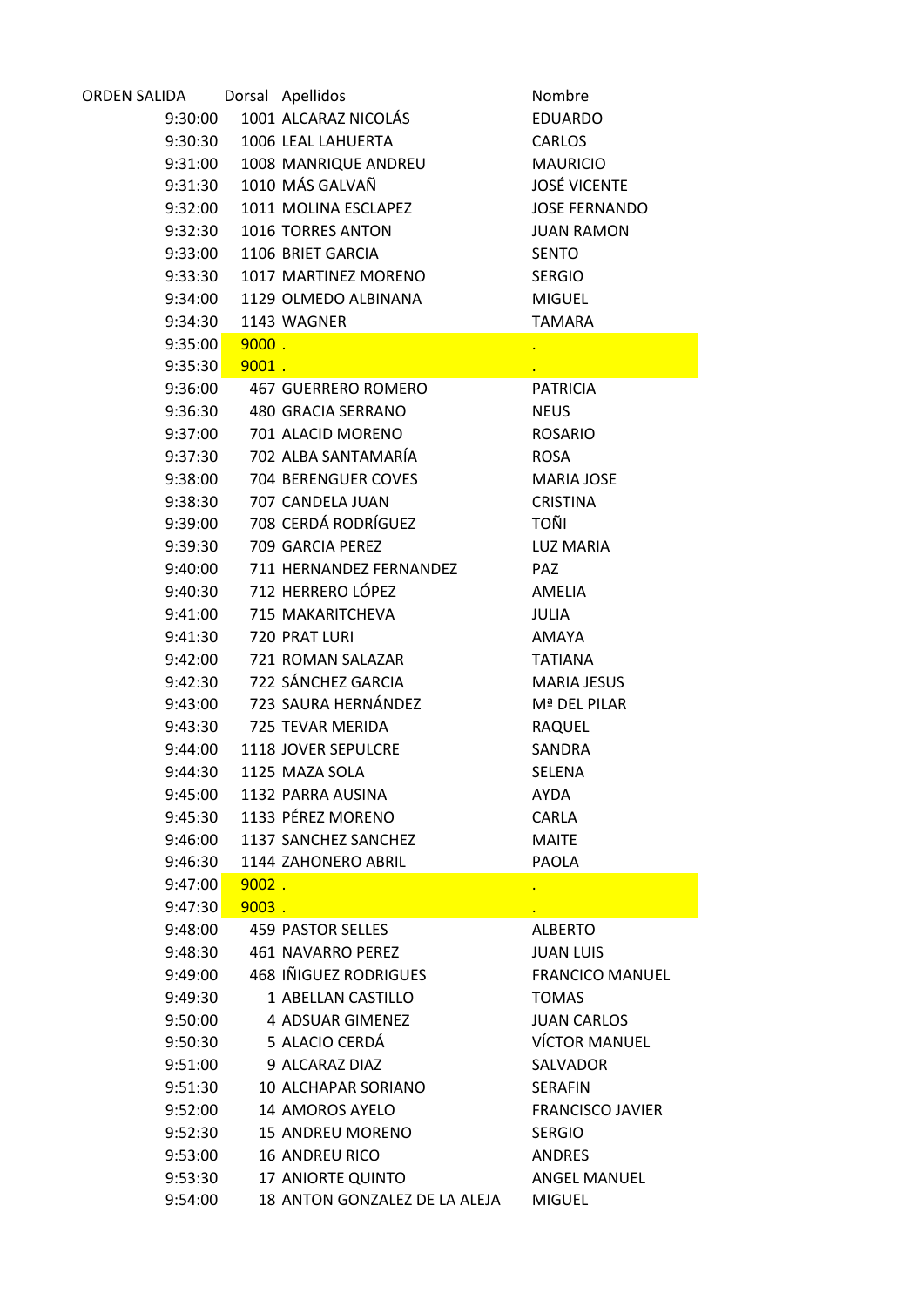| 9:54:30  | 24 ARENAS DIAZ               | <b>MIGUE</b>   |
|----------|------------------------------|----------------|
| 9:55:00  | <b>26 ARRONIS RUIZ</b>       | <b>DAMIA</b>   |
| 9:55:30  | 27 ARROYO REIG               | <b>IVAN</b>    |
| 9:56:00  | 28 ASENSI LLORENS            | <b>GUSTA</b>   |
| 9:56:30  | 29 ASENSIO QUESADA           | <b>JUAN JO</b> |
| 9:57:00  | <b>30 AZNAR ESCLAPEZ</b>     | <b>FRANCI</b>  |
| 9:57:30  | 32 AZNAR GOMEZ               | <b>OSCAR</b>   |
| 9:58:00  | <b>33 BAILEN SEVILLA</b>     | <b>JONATI</b>  |
| 9:58:30  | 36 BALDÓ CANTÓ               | JOSÉ VI        |
| 9:59:00  | 38 BARQUEROS GARCIA          | <b>JUANF</b>   |
| 9:59:30  | 41 BELLÓ TEROL               | <b>JOSAN</b>   |
| 10:00:00 | 43 BENEY RODRÍGUEZ           | <b>JUAN JO</b> |
| 10:00:30 | <b>44 BENEYTO SORIA</b>      | <b>VICENT</b>  |
| 10:01:00 | 45 BERNABÉ ROMERO            | <b>LUIS</b>    |
| 10:01:30 | <b>48 BERNAL BELDA</b>       | GINES          |
| 10:02:00 | 53 BONASTRE ALBEROLA         | <b>ADRIAN</b>  |
| 10:02:30 | 54 BORONAT RUIZ              | <b>VICENT</b>  |
| 10:03:00 | 55 BORRÁS PARODI             | <b>DANIEL</b>  |
| 10:03:30 | 62 BUDTS                     | EDDY           |
| 10:04:00 | <b>65 CABRERA CORREAS</b>    | <b>JOAQU</b>   |
| 10:04:30 | 66 CAMPOS DELEGIDO           | <b>DAVID</b>   |
| 10:05:00 | 69 CANDELA QUINTO            | <b>VICENT</b>  |
| 10:05:30 | 70 CANTÓ MCIÓ                | <b>JOSE FF</b> |
| 10:06:00 | 71 CANTO PASCUAL             | <b>JOSE M</b>  |
| 10:06:30 | 72 CANTÓ RAMÍREZ             | <b>MANUE</b>   |
| 10:07:00 | 76 CARRASCO MORENO           | <b>NICOLA</b>  |
| 10:07:30 | 79 CASTELLA MESTRE           | SAMUE          |
| 10:08:00 | 81 CASTILLO SIVERA           | <b>FRANCI</b>  |
| 10:08:30 | 82 CASTRO CEBRIÁN            | <b>MANUE</b>   |
|          | 10:09:00 84 CAYUELAS ABELLAN | <b>FRANCI</b>  |
| 10:09:30 | 86 CERDÁN ARENAS             | <b>ADRIÁN</b>  |
| 10:10:00 | 88 CERVANTES IÑIGUEZ         | <b>DIEGO</b>   |
| 10:10:30 | <b>89 CERVERA AMBIT</b>      | <b>MANUI</b>   |
| 10:11:00 | <b>99 CORTES GARCIA</b>      | <b>JAVIER</b>  |
| 10:11:30 | 100 CORTES GOMEZ             | <b>PEDRO</b>   |
| 10:12:00 | 101 CORTÉS NOGUERA           | <b>IVAN</b>    |
| 10:12:30 | 102 COVES ALBERO             | <b>JAIME</b>   |
| 10:13:00 | 103 COVES PÉREZ              | ANDRÉ:         |
| 10:13:30 | 104 COVES PEREZ              | JOSÉ           |
| 10:14:00 | <b>107 CUETO SERRANO</b>     | <b>JORGE</b>   |
| 10:14:30 | 108 CUTILLAS MARCO           | <b>FELIPE</b>  |
| 10:15:00 | 110 DIAZ BALAGUER            | <b>JOSE M</b>  |
| 10:15:30 | 111 DAIZ FERRANDO            | <b>ALEJAN</b>  |
| 10:16:00 | 115 ERADES GARCIA            | <b>JOSE</b>    |
|          | 123 FERNANDEZ AZNAR          |                |
| 10:16:30 |                              | CARLOS         |
| 10:17:00 | 124 FERNANDEZ AZNAR          | <b>FRANCI</b>  |
| 10:17:30 | 128 FERNANDEZ RODRIGUEZ      | <b>ELADIO</b>  |
| 10:18:00 | 129 FERRANDO VERDÚ           | <b>ANTON</b>   |
| 10:18:30 | <b>130 FERRER SOLBES</b>     | <b>JAVIER</b>  |
| 10:19:00 | 131 FERRERO VALDES           | <b>JULIAN</b>  |

MIGUEL ANGEL DAMIAN GUSTAVO JUAN JOSE **FRANCISCO** JONATHAN JOSÉ VICENTE JUAN FRANCISCO JOSAN JUAN JOSÉ **VICENTE ADRIAN VICENTE JOAQUIN VICENTE JOSE FRANCISCO JOSE MANUEL MANUEL NICOLAS** SAMUEL **FRANCISCO MANUEL** FRANCISCO MANUEL ADRIÁN MANUEL **JAVIER** ANDRÉS VICENTE JORGE **JOSE MANUEL ALEJANDRO** CARLOS **FRANCISCO ANTONI JAVIER JULIAN**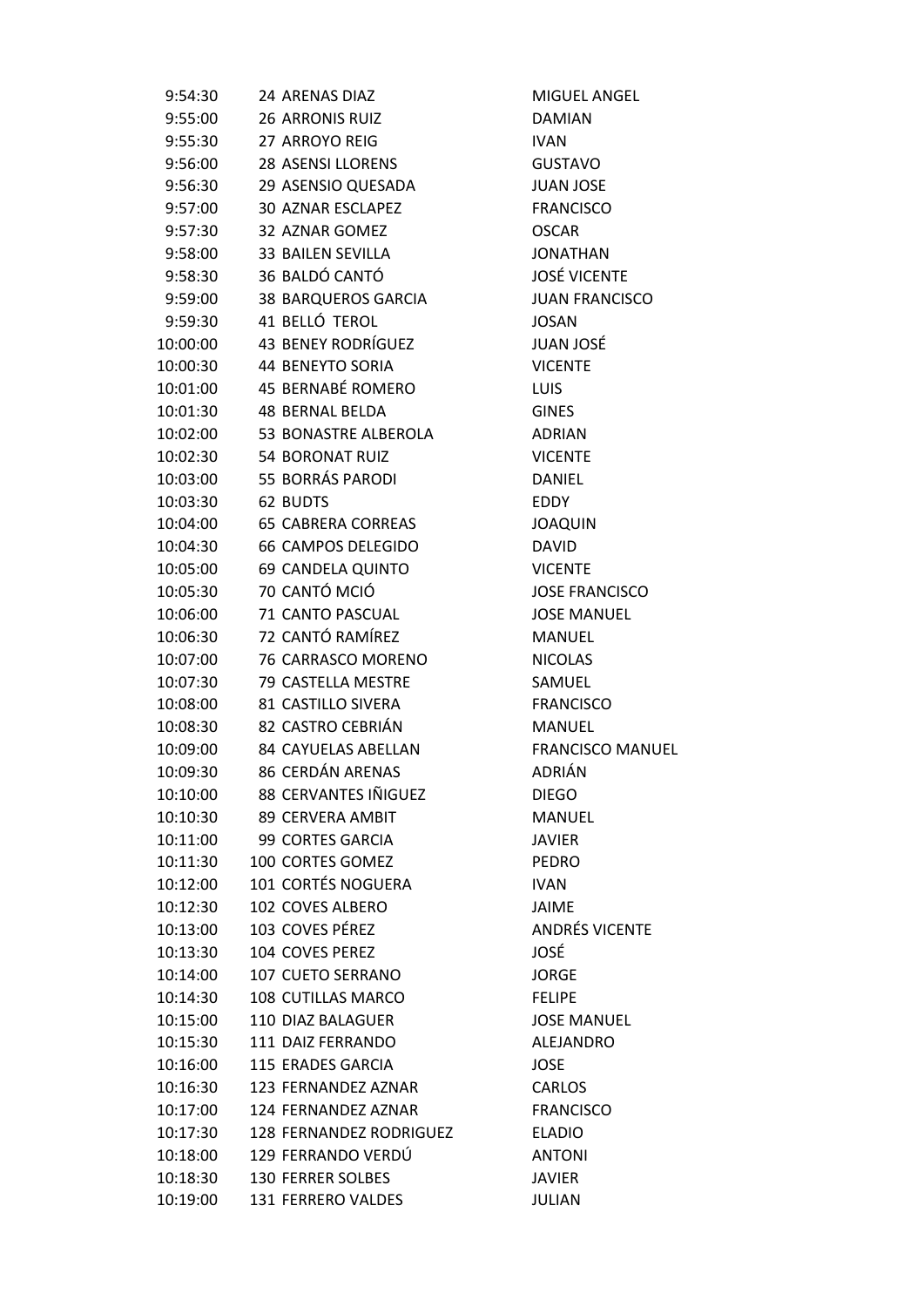| 10:19:30 | 132 FRANCH SANCHEZ           | <b>JORGE</b>        |
|----------|------------------------------|---------------------|
| 10:20:00 | 133 FRUCTUOSO BALSALOBRE     | <b>MIGUEL</b>       |
| 10:20:30 | <b>134 FUENTES MARTINEZ</b>  | <b>JOSE</b>         |
| 10:21:00 | <b>136 GALAN HURTADO</b>     | <b>JOSE LUIS</b>    |
| 10:21:30 | 137 GALIANO MARTINEZ         | <b>JOSE RAMÓN</b>   |
| 10:22:00 | 138 GALIANO MARTÍNEZ         | <b>RUBÉN</b>        |
| 10:22:30 | 141 GAMBAIANI                | <b>JEAN PAUL</b>    |
| 10:23:00 | 142 GAMEZ ATO                | <b>DAVID</b>        |
| 10:23:30 | 144 GANDIA FERRANDEZ         | <b>GUSTAVO</b>      |
| 10:24:00 | 145 GARBAYO VICENTE          | RUBÉN DEMETRIO      |
| 10:24:30 | 146 GARCÍA CANTO             | MANUEL              |
| 10:25:00 | 150 GARCÍA GONZÁLEZ          | <b>CÉSAR MANUEL</b> |
| 10:25:30 | 151 GARCÍA GONZÁLEZ          | <b>HECTOR</b>       |
| 10:26:00 | 154 GARCÍA SÁNCHEZ           | JOAQUÍN             |
| 10:26:30 | 160 GIMÉNEZ LIDON            | <b>RUBÉN</b>        |
| 10:27:00 | 161 GIRALDO FERNÁNDEZ        | ÁNGEL               |
| 10:27:30 | 163 GÓMEZ ALCARAZ            | <b>ALEJANDRO</b>    |
| 10:28:00 | 164 GOMEZ DE LA CUEVA CUERDA | PABLO               |
| 10:28:30 | 169 GONZALEZ POVEDA          | <b>LONGINOS</b>     |
| 10:29:00 | 172 ANDUJAR SOLBES           | <b>JOSE ANGEL</b>   |
| 10:29:30 | 9004.                        |                     |
| 10:30:00 | $9005$ .                     |                     |
| 10:30:30 | 1147 GOMEZ SANCHEZ           | <b>FELIX</b>        |
| 10:31:00 | 1148 RAMOS SANCHEZ           | <b>JOSE MANUEL</b>  |
| 10:31:30 | <b>180 GUARDIOLA LLORENS</b> | MIGUEL ÁNGEL        |
| 10:32:00 | 181 GUASCH GIL               | <b>JORGE</b>        |
| 10:32:30 | 182 HUERTAS BERNABEU         | <b>ROBERTO</b>      |
| 10:33:00 | <b>183 GUERRERO BERNABEU</b> | <b>NESTOR</b>       |
| 10:33:30 | 184 GUERRA ALDOMAR           | <b>OSCAR</b>        |
| 10:34:00 | 186 HAMILTON                 | <b>SEAN</b>         |
| 10:34:30 | 192 HERNÁNDEZ VEGARA         | <b>RUBEN</b>        |
| 10:35:00 | 194 HIDALGO SIRVENT          | <b>FRANCISCO</b>    |
| 10:35:30 | <b>195 HIERRO SILVESTRE</b>  | <b>JAVIER</b>       |
| 10:36:00 | 196 IBÁÑEZ DEL CAMPO         | <b>ALBERTO</b>      |
| 10:36:30 | <b>198 ILLAN RODENAS</b>     | <b>JOAQUIN</b>      |
| 10:37:00 | 199 JIMENEZ LEAL             | <b>ROBERTO</b>      |
| 10:37:30 | 200 JIMENEZ MORENO           | <b>JOSÉ LUIS</b>    |
| 10:38:00 | 203 JOVER LARA               | <b>SERGIO</b>       |
| 10:38:30 | 207 LICIÁN MARTÍNEZ          | <b>ANTONIO</b>      |
| 10:39:00 | <b>210 LLORENS VIUDES</b>    | <b>ANTONIO</b>      |
| 10:39:30 | 211 LLORET I PICÓ            | ÀNGEL               |
| 10:40:00 | 212 LLORET ZAMORA            | JAIME               |
| 10:40:30 | 214 LOPEZ LLOPIS             | <b>JOSUE</b>        |
| 10:41:00 | 215 LOPEZ VILLAESCUSA        | RAUL                |
| 10:41:30 | 218 LÓPEZ CALIXTO            | <b>JERO</b>         |
| 10:42:00 | 219 LÓPEZ CEREZO             | <b>FRANCISCO</b>    |
| 10:42:30 | 220 LÓPEZ FUENTES            | <b>DIEGO</b>        |
| 10:43:00 | 221 LOPEZ GONZALEZ           | <b>JUAN ANTONIO</b> |
| 10:43:30 | 223 LOPEZ MAS                | <b>MANUEL</b>       |
| 10:44:00 | 224 LÓPEZ PEREZ              | <b>FRANCIS</b>      |
|          |                              |                     |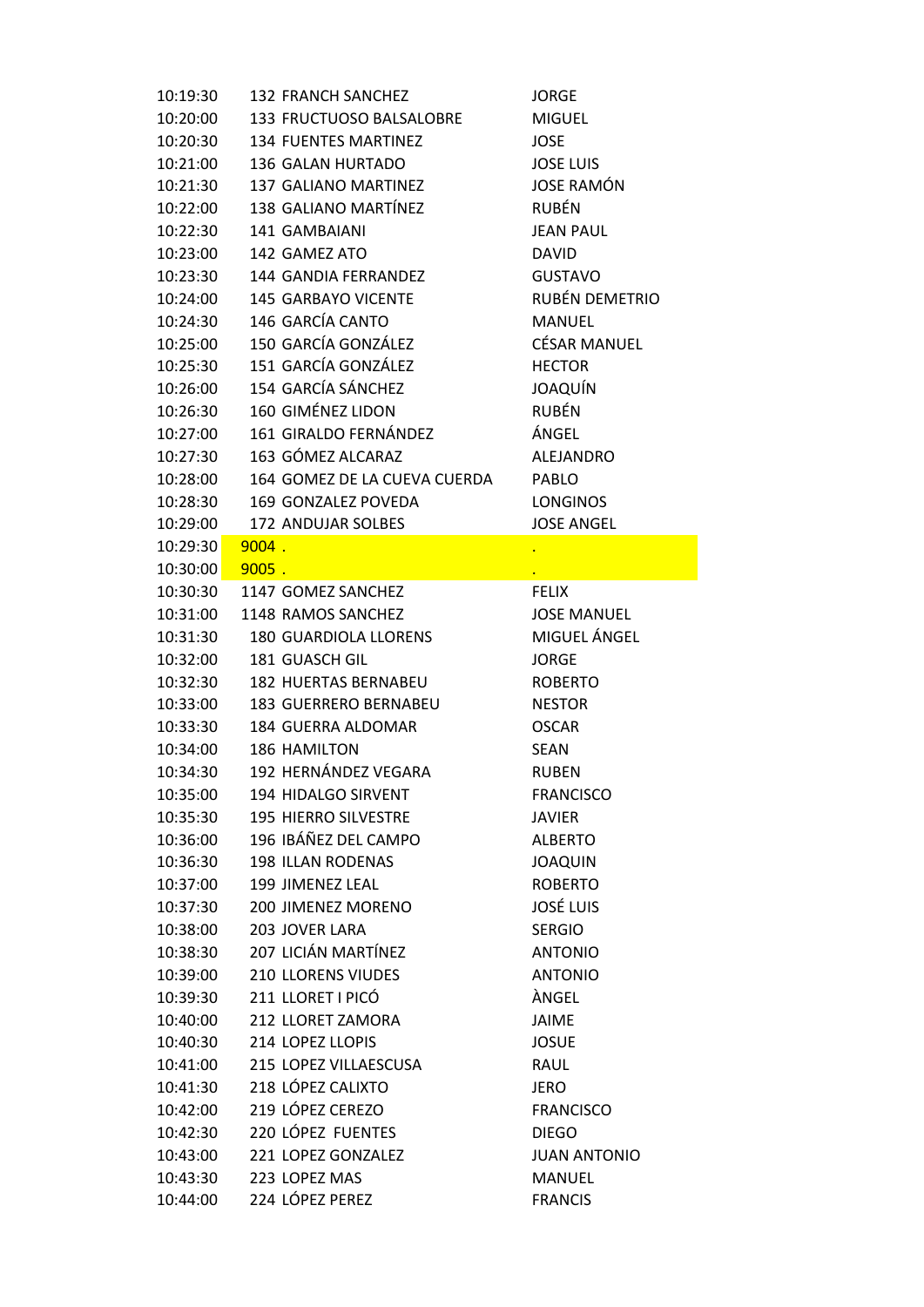| 10:44:30 | 225 LÓPEZ RODRÍGUEZ           | JOSÉ MANUEL         |
|----------|-------------------------------|---------------------|
| 10:45:00 | 226 LOPEZ ROSIQUE             | <b>ESTEBAN</b>      |
| 10:45:30 | 227 LÓPEZ SÁNCHEZ             | <b>JUAN CARLOS</b>  |
| 10:46:00 | 231 LORENZO HERNANDEZ         | <b>JAVIER</b>       |
| 10:46:30 | 232 PALENCIA RODRIGUEZ        | <b>JUAN GABRIEL</b> |
| 10:47:00 | 233 LOZANO VALERO             | RAUL                |
|          | 10:47:30 236 MAESTRE MIRA     | <b>ANTONIO</b>      |
| 10:48:00 | 238 MAGALLON GIMENEZ          | <b>SERGIO</b>       |
| 10:48:30 | 239 MAGAN TSHINANGU           | <b>PATRICK</b>      |
| 10:49:00 | 241 MARCOS CUERDO             | <b>JOSE FELIPE</b>  |
| 10:49:30 | 244 MAESTRE                   | <b>GUILLERMO</b>    |
|          | 10:50:00 245 MARTÍN DÍAZ      | <b>JORGE</b>        |
|          | 10:50:30 246 MARTINEZ ALARCON | <b>FERNANDO</b>     |
|          | 10:51:00 247 MARTINEZ ANTON   | <b>MANUEL</b>       |
| 10:51:30 | 251 MARTÍNEZ GARCÍA           | <b>JORGE</b>        |
| 10:52:00 | 255 MARTINEZ JUAN             | <b>JUAN ANTONIO</b> |
|          | 10:52:30 256 MARTÍNEZ LÓPEZ   | ABEL                |
| 10:53:00 | 261 MARTINEZ PAMIES           | <b>JUAN VICENTE</b> |
|          | 10:53:30 262 MARTÍNEZ PASTOR  | RAFAEL              |
| 10:54:00 | 263 MARTINEZ PEREZ            | <b>MARIO</b>        |
|          | 10:54:30 267 MARTÍNEZ VALDÉS  | DANIEL              |
| 10:55:00 | 269 MAS MARTINEZ              | <b>JOAQUIN</b>      |
| 10:55:30 | 271 MATEOS-CARNAL GONZALEZ    | <b>IVAN</b>         |
| 10:56:00 | 274 MESAS PASTOR              | <b>LUIS</b>         |
| 10:56:30 | 276 MIRA RICO                 | <b>JORGE RAMON</b>  |
| 10:57:00 | 278 MIRALLES SANTONJA         | <b>ERNESTO</b>      |
| 10:57:30 | 280 MOLINA PICO               | <b>MARIO</b>        |
| 10:58:00 | 281 MOLLA FENOLL              | <b>FERNANDO</b>     |
| 10:58:30 | 282 MOLTO GARCIA              | <b>VICTOR</b>       |
|          | 10:59:00 283 MONREAL PEREZ    | <b>CRISTIAN</b>     |
| 10:59:30 | 284 MONTALVO GUTIÉRREZ        | <b>ALFONSO</b>      |
| 11:00:00 | 286 MONTILLA CERDAN           | <b>DAVID</b>        |
| 11:00:30 | 287 MORA SAIZ                 | <b>EDUARDO</b>      |
| 11:01:00 | <b>288 MORALES ALARCON</b>    | PEDRO JESUS         |
| 11:01:30 | 290 MORENO CAMPOS             | <b>JUAN</b>         |
| 11:02:00 | 291 MORENO CANTÓ              | <b>ANTONIO</b>      |
| 11:02:30 | 292 MORENO RODRÍGUEZ          | <b>PEDRO</b>        |
| 11:03:00 | 293 MORILLA                   | <b>JOSÉ ANGEL</b>   |
| 11:03:30 | 294 MOTILLA CERDA             | <b>HECTOR</b>       |
| 11:04:00 | 295 MOULIN                    | <b>BARNABE</b>      |
| 11:04:30 | <b>296 MOYA</b>               | <b>EMILIO</b>       |
| 11:05:00 | 298 MUNUERA TEBAR             | <b>JAVIER</b>       |
| 11:05:30 | 299 MURCIA GARCÍA             | <b>ANTONIO</b>      |
| 11:06:00 | <b>300 MURILLO TELLO</b>      | <b>GONZALO</b>      |
| 11:06:30 | 301 MURILLO PALMERO           | <b>ADRIAN</b>       |
| 11:07:00 | 308 NIETO PARRA               | <b>ENRIQUE</b>      |
| 11:07:30 | 309 MOLLA LÓPEZ               | <b>NOÉ</b>          |
| 11:08:00 | 310 NUÑEZ GONZALEZ            | <b>JUAN MIGUEL</b>  |
| 11:08:30 | 314 ORIENTE FERNANDEZ         | <b>PASCUAL</b>      |
| 11:09:00 | 315 ORIENTE PINAR             | <b>MARCOS</b>       |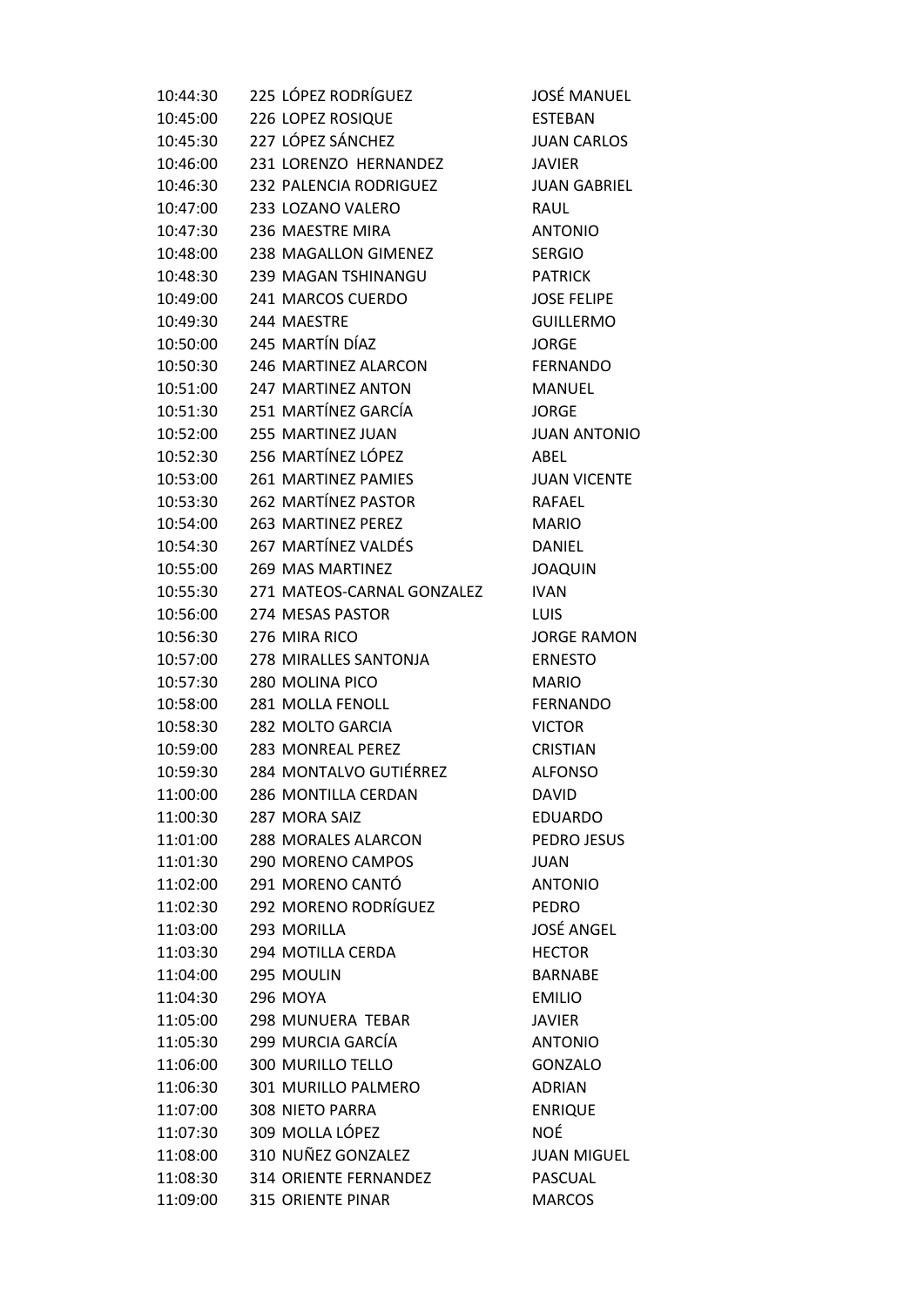| 11:09:30               |                     | 317 ORTS MARIN                             | <b>HECTOR</b>         |
|------------------------|---------------------|--------------------------------------------|-----------------------|
|                        |                     | 11:10:00 318 ORTS VALERO                   | <b>FRAN</b>           |
|                        |                     | 11:10:30 319 PACHECO ALBALADEJO            | <b>JUAN FRANCISCO</b> |
|                        |                     | 11:11:00 322 PALAZON RODRIGUEZ JUAN MANUEL |                       |
|                        |                     | 11:11:30 328 PASCASIO LUJAN                | <b>IVAN</b>           |
|                        |                     | 11:12:00 329 PASTOR FELICES                | <b>MANUEL JESUS</b>   |
|                        |                     | 11:12:30 331 PASTOR LLOBREGAT              | <b>CHRISTIAN</b>      |
|                        |                     | 11:13:00 334 PAYA ESCLAPEZ                 | <b>JOSE ANGEL</b>     |
|                        |                     | 11:13:30 336 PENALVA MOMPO                 | <b>DAVID</b>          |
|                        |                     | 11:14:00 337 PEÑALBA LOPEZ                 | <b>FRANCISCO JOSE</b> |
| 11:14:30 339 PERALES   |                     |                                            | <b>ROBERTO</b>        |
|                        |                     | 11:15:00 340 PERALES MURCIA                | SANTIAGO              |
|                        |                     | 11:15:30 343 PÉREZ CERDÁ                   | MIGUEL ÁNGEL          |
|                        |                     | 11:16:00 344 PEREZ FENOLL                  | DANIEL                |
|                        |                     | 11:16:30 347 PÉREZ HENARES                 | <b>DANIEL</b>         |
|                        |                     | 11:17:00 348 PEREZ SANZ                    | LEANDRO               |
|                        |                     | 11:17:30 349 PERTEGAL MARTÍNEZ             | <b>OMAR</b>           |
|                        |                     | 11:18:00 350 PINA BOFILL                   | <b>MANUEL</b>         |
|                        |                     | 11:18:30 351 PINOS NAVARRO                 | <b>PABLO</b>          |
| 11:19:00 352 PLA TORAL |                     |                                            | <b>JUAN</b>           |
|                        |                     | 11:19:30 355 PORTA PLANELLES               | <b>EDUARDO</b>        |
|                        |                     | 11:20:00 357 POVEDA RODRÍGUEZ              | JAVIER                |
| 11:20:30               |                     | 360 QUESADA GARCÍA                         | <b>RICARDO</b>        |
| 11:21:00               |                     | 362 QUILES                                 | <b>VICENTE</b>        |
| 11:21:30               |                     | 364 QUIÑONERO GUILABERT                    | <b>JUAN JOSE</b>      |
|                        |                     | 11:22:00 365 RAMON-BORJA BAYLE             | <b>DIEGO</b>          |
| 11:22:30               |                     | 367 RICO CABEZUELOS                        | <b>JAVIER</b>         |
|                        |                     | 11:23:00 370 ROCA COLONER                  | <b>JESUS</b>          |
|                        |                     | 11:23:30 372 RODRÍGUEZ GOMIS               | <b>BENJAMÍN</b>       |
|                        |                     | 11:24:00 376 ROMERA GARCÍA                 | <b>JUAN ALBERTO</b>   |
|                        |                     | 11:24:30 377 ROMERO BOTELLA                | ALEJANDRO             |
|                        |                     | 378 RUIZ MARTÍNEZ                          | <b>CRISTÓBAL</b>      |
| 11:25:00               |                     | 381 RUIZ VILLALGORDO                       |                       |
| 11:25:30               |                     |                                            | <b>JESUS</b>          |
| 11:26:00               | $9006$ .            |                                            |                       |
| 11:26:30               | 9007 <mark>.</mark> |                                            |                       |
| 11:27:00               |                     | 385 SACASA PICAZO                          | <b>DANIEL</b>         |
| 11:27:30               |                     | 388 SAMPER MOLINA                          | <b>JUAN FRANCISCO</b> |
| 11:28:00               |                     | 393 SANCHEZ GONZALEZ                       | <b>JOSE RAMON</b>     |
| 11:28:30               |                     | 394 SÁNCHEZ MUÑOZ                          | <b>JOAQUIN</b>        |
| 11:29:00               |                     | 395 SANCHEZ SANCHEZ                        | <b>JOSE</b>           |
| 11:29:30               |                     | 396 SANCHEZ SANCHEZ                        | <b>JOSE DANIEL</b>    |
| 11:30:00               |                     | 397 SANCHEZ SANCHEZ                        | <b>ROBERTO</b>        |
| 11:30:30               |                     | 398 SANTIAGO GARRIGOS                      | ALEJANDRO             |
| 11:31:00               |                     | 399 SANTONJA SANSANO                       | <b>JOSE FRANCISCO</b> |
| 11:31:30               |                     | 400 SANZ POVEDA                            | ALEJANDRO             |
| 11:32:00               |                     | 404 SEMPERE ANTON                          | <b>ANGEL MATEO</b>    |
| 11:32:30               |                     | 407 SERRANO MARTINEZ                       | <b>JOSE ANDRES</b>    |
| 11:33:00               |                     | 409 SIGÜENZA RIQUELME                      | <b>JOSE JAVIER</b>    |
| 11:33:30               | 411 SOLA            |                                            | <b>CESAR</b>          |
| 11:34:00               |                     | 412 SORIANO CASTILLO                       | <b>ANTONIO</b>        |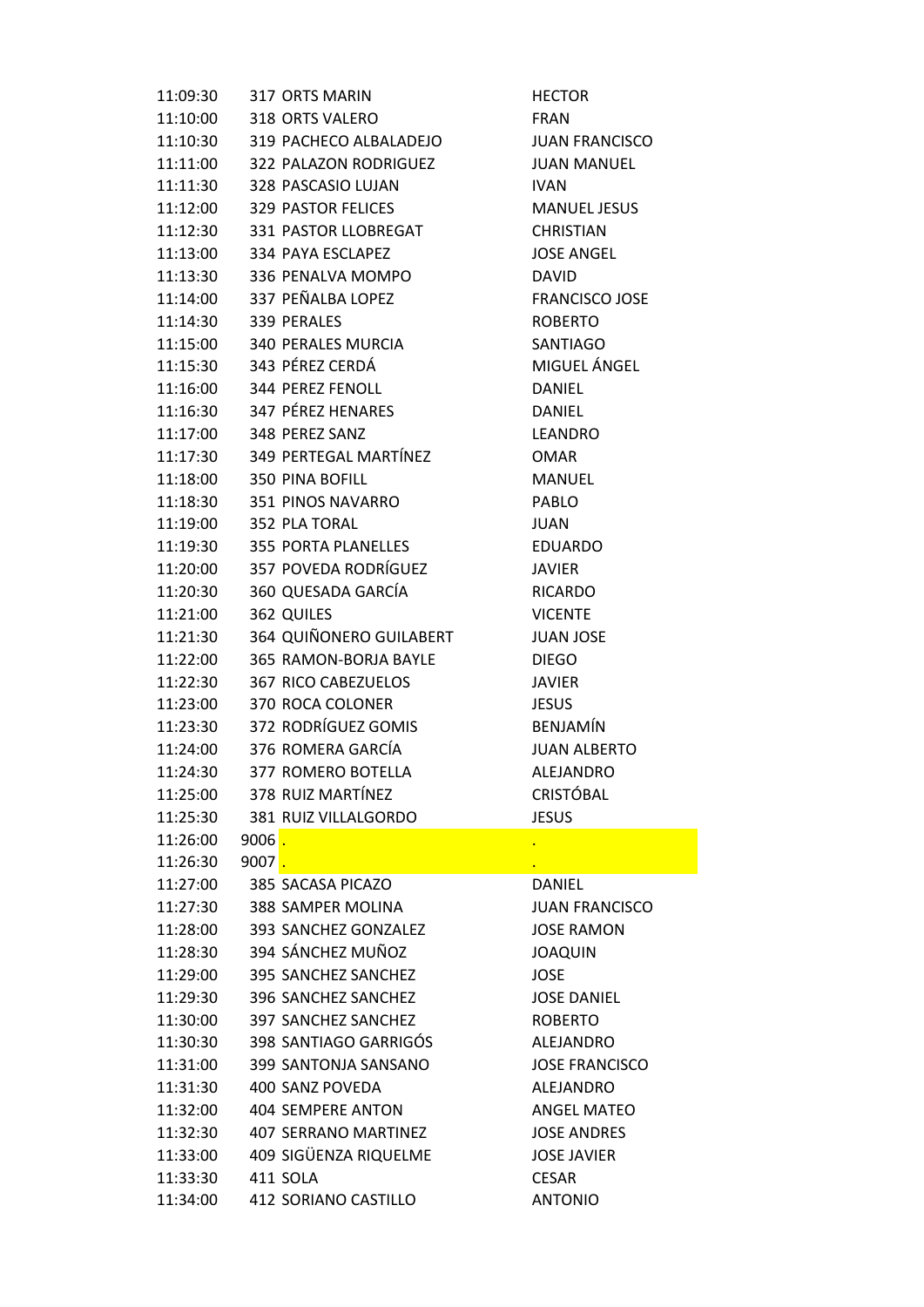| 11:34:30 | <b>417 TAFALLA LARROSA</b>   | <b>JOSE JAVIER</b>      |
|----------|------------------------------|-------------------------|
| 11:35:00 | 421 TERUEL ALCALDE           | <b>FRANCISCO JAVIER</b> |
| 11:35:30 | 422 TORA PEÑA                | <b>JOSE ANTONIO</b>     |
| 11:36:00 | 423 TORAL ABENZA             | <b>JUAN JOSE</b>        |
| 11:36:30 | <b>425 TORO BERNABEU</b>     | <b>SERGIO</b>           |
| 11:37:00 | 426 TORREGROSA CUERVA        | <b>OSCAR</b>            |
| 11:37:30 | 428 TORREGROSA NAVARRO       | <b>SERGIO</b>           |
| 11:38:00 | 429 TORREGROSA PEINADO       | <b>ENRIQUE JAVIER</b>   |
| 11:38:30 | <b>431 TORREGROSA TOLEDO</b> | <b>MIGUEL</b>           |
| 11:39:00 | 432 TORRES CORTÉS            | <b>JOAN</b>             |
| 11:39:30 | 434 TORTOSA FRANCÉS          | <b>OSCAR</b>            |
| 11:40:00 | 435 TORTOSA TENDERO          | <b>JULIAN</b>           |
| 11:40:30 | 438 VALERO VIDA              | <b>JOSE MANUEL</b>      |
| 11:41:00 | 439 VALVERDE HINOJOSA        | <b>JOSE MANUEL</b>      |
| 11:41:30 | 441 VARO ESTEVE              | <b>JONAS</b>            |
| 11:42:00 | 446 VICENT MONTOYA           | <b>IZAR</b>             |
| 11:42:30 | 448 VILELLA ESPLA            | <b>TONO</b>             |
| 11:43:00 | 449 VILLAR MIRAS             | <b>DAVID</b>            |
| 11:43:30 | <b>450 VILLEN RAMOS</b>      | <b>ANTONIO MANUEL</b>   |
| 11:44:00 | 452 VIZCAÍNO CAMPELLO        | <b>JUAN DIEGO</b>       |
| 11:44:30 | 453 WILKINS                  | <b>TONY</b>             |
| 11:45:00 | 455 ZAFRILLA CASTAÑO         | <b>JOSE ANTONIO</b>     |
| 11:45:30 | 456 ZORNOZA BELMONTE         | <b>VICTOR</b>           |
| 11:46:00 | 457 ZORNOZA SANCHEZ          | <b>DIEGO</b>            |
| 11:46:30 | 458 DURAN MATEO              | <b>NATANA</b>           |
| 11:47:00 | 460 REQUENA MARCOS           | <b>JOSE RAMON</b>       |
| 11:47:30 | 462 PEREZ GARCIA             | PEDRO JOSE              |
| 11:48:00 | <b>463 ABAD LINARES</b>      | <b>CRISTIAN</b>         |
| 11:48:30 | 464 IBORRA TOLSADA           | <b>CARLOS</b>           |
| 11:49:00 | 465 GRANERO VEGARA           | <b>JOSE</b>             |
| 11:49:30 | 466 PEREZ BALDO              | ANGEL                   |
| 11:50:00 | <b>469 GARCIA BERNABEU</b>   | <b>ENRIQUE</b>          |
| 11:50:30 | 470 GARCIA SANCHEZ           | IVAN.                   |
| 11:51:00 | 471 BOX HERNANDEZ            | <b>JOSE LUIS</b>        |
| 11:51:30 | 472 NIETO GIL                | <b>RAMON CLAUDIO</b>    |
| 11:52:00 | 473 BELEN VERACRUZ           | <b>ILUMINADO</b>        |
| 11:52:30 | 474 GUILLON PERAL            | SANTIAGO                |
| 11:53:00 | 475 SANJUAN MARTINEZ         | <b>JOSE</b>             |
| 11:53:30 | 476 ESPINOSA ARIAS           | <b>JOSE ALFONSO</b>     |
| 11:54:00 | 477 MORILAS PEÑALVER         | <b>JOSE ANTONIO</b>     |
| 11:54:30 | 478 CAPARROS MONTES          | <b>FRANCISCO JAVIER</b> |
| 11:55:00 | 1101 ALBERT MUÑOZ            | <b>FERRAN</b>           |
| 11:55:30 | 1102 ALVADO MAS              | <b>JAUME</b>            |
| 11:56:00 | 1103 ARACIL BERMEJO          | <b>DIEGO</b>            |
| 11:56:30 | 1104 ARRAEZ BENDA            | <b>DANIEL</b>           |
| 11:57:00 | 1105 BORONAT CAPARROS        | <b>JORGE</b>            |
| 11:57:30 | 1107 BRIONES CAPILLA         | <b>CRISTIAN</b>         |
| 11:58:00 | 1108 CHORRO GALIANA          | RAÚL                    |
| 11:58:30 | 1109 CLEMENTE                | <b>JORGE</b>            |
| 11:59:00 | 1110 CORDERA CACICEDO        | <b>FRANCISCO JOSÉ</b>   |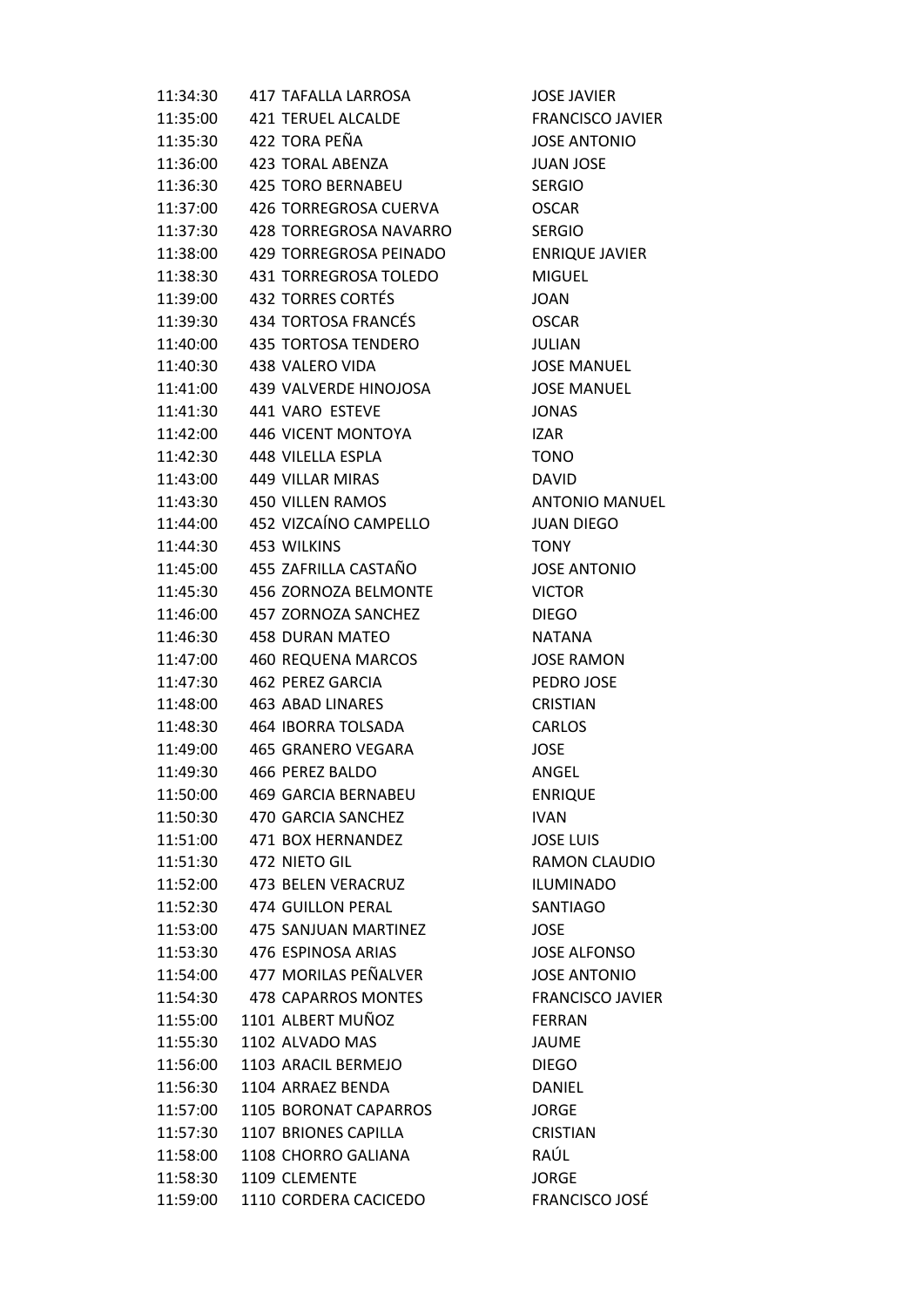| 11:59:30 | 1111 CUEVAS VICENT      | <b>IVÁN</b>     |
|----------|-------------------------|-----------------|
| 12:00:00 | 1112 ESCAMEZ GANGA      | <b>JUAN FRA</b> |
| 12:00:30 | 1113 FERRER SOBRECASES  | <b>JUAN JOS</b> |
| 12:01:00 | 1114 GASCÓN SÁNCHEZ     | RAÚL            |
| 12:01:30 | 1115 GISBERT GONZÁLEZ   | <b>GUILLERN</b> |
| 12:02:00 | 1116 GUERRERO RODRIGUEZ | <b>MARCOS</b>   |
| 12:02:30 | 1117 GUTIÉRREZ RUIZ     | RAÚL            |
| 12:03:00 | 1119 LARA MARTINEZ      | <b>ANGEL M</b>  |
| 12:03:30 | 1120 LLINARES GARCIA    | <b>ANTONIO</b>  |
| 12:04:00 | 1121 LLINARES VALERO    | <b>TONI</b>     |
| 12:04:30 | 1122 MACIA VALERO       | <b>JUAN CAF</b> |
| 12:05:00 | 1123 MANZANEQUE JIMENEZ | ABEL            |
| 12:05:30 | 1124 MARTÍNEZ MORENO    | <b>JAVIER</b>   |
| 12:06:00 | 1126 MOLL TAVERNER      | <b>DAVID</b>    |
| 12:06:30 | 1127 MORATA MARTÍNEZ    | <b>BORJA</b>    |
| 12:07:00 | 1128 NAVARRO            | <b>IZAN</b>     |
| 12:07:30 | 1130 OMAR GIL           | <b>RUBÉN BI</b> |
| 12:08:00 | 1131 PAGÉS PORTAL       | <b>DANIEL</b>   |
| 12:08:30 | 1134 POMARES SEMPERE    | <b>MANUEL</b>   |
| 12:09:00 | 1135 ROSELLO ALBERO     | GASPAR          |
| 12:09:30 | 1136 SANCHEZ CABEZAS    | <b>LOLO</b>     |
| 12:10:00 | 1138 SAVAGE             | <b>STEPHEN</b>  |
| 12:10:30 | 1139 SERRAT PEREZ       | <b>JOSE</b>     |
| 12:11:00 | 1140 SORIANO DOMINGUEZ  | SAMUEL          |
| 12:11:30 | 1141 SUANEZ CUBERO      | <b>JOSÉ MAI</b> |
| 12:12:00 | 1142 VERDÚ GÓMEZ        | <b>JULIO</b>    |
| 12:12:30 | 1145 ZARAGOZA           | <b>VICENT</b>   |
| 12:13:00 | 1146 ZARAGOZA PASCUAL   | <b>VICENT</b>   |
| 12:13:30 | 1147.                   |                 |
| 12:14:00 | 1148.                   |                 |
| 12:14:30 | 1149.                   |                 |
| 12:15:00 | 1150.                   |                 |
| 12:15:30 | 1151.                   |                 |
| 12:16:00 | 1152.                   |                 |
| 12:16:30 | 1153.                   |                 |
| 12:17:00 | 1154.                   |                 |
| 12:17:30 | 1155.                   |                 |
| 12:18:00 | 1156.                   |                 |
| 12:18:30 | 1157.                   |                 |
| 12:19:00 | 1158.                   |                 |
| 12:19:30 | 1159.                   |                 |
| 12:20:00 | 1160.                   |                 |
| 12:20:30 | 1161.                   |                 |
| 12:21:00 | 1162.                   |                 |
| 12:21:30 | 1163.                   |                 |
| 12:22:00 | 1164.                   |                 |
| 12:22:30 | 1165.                   |                 |
| 12:23:00 | 1166.                   |                 |
| 12:23:30 | 1167.                   |                 |
| 12:24:00 | 1168.                   |                 |

N FRANCISCO 12:00:30 1113 FERRER SOBRECASES JUAN JOSE **LLERMO SEL MANUEL** N CARLOS 12:07:30 1130 OMAR GIL RUBÉN BIENVENIDO iÉ MANUEL